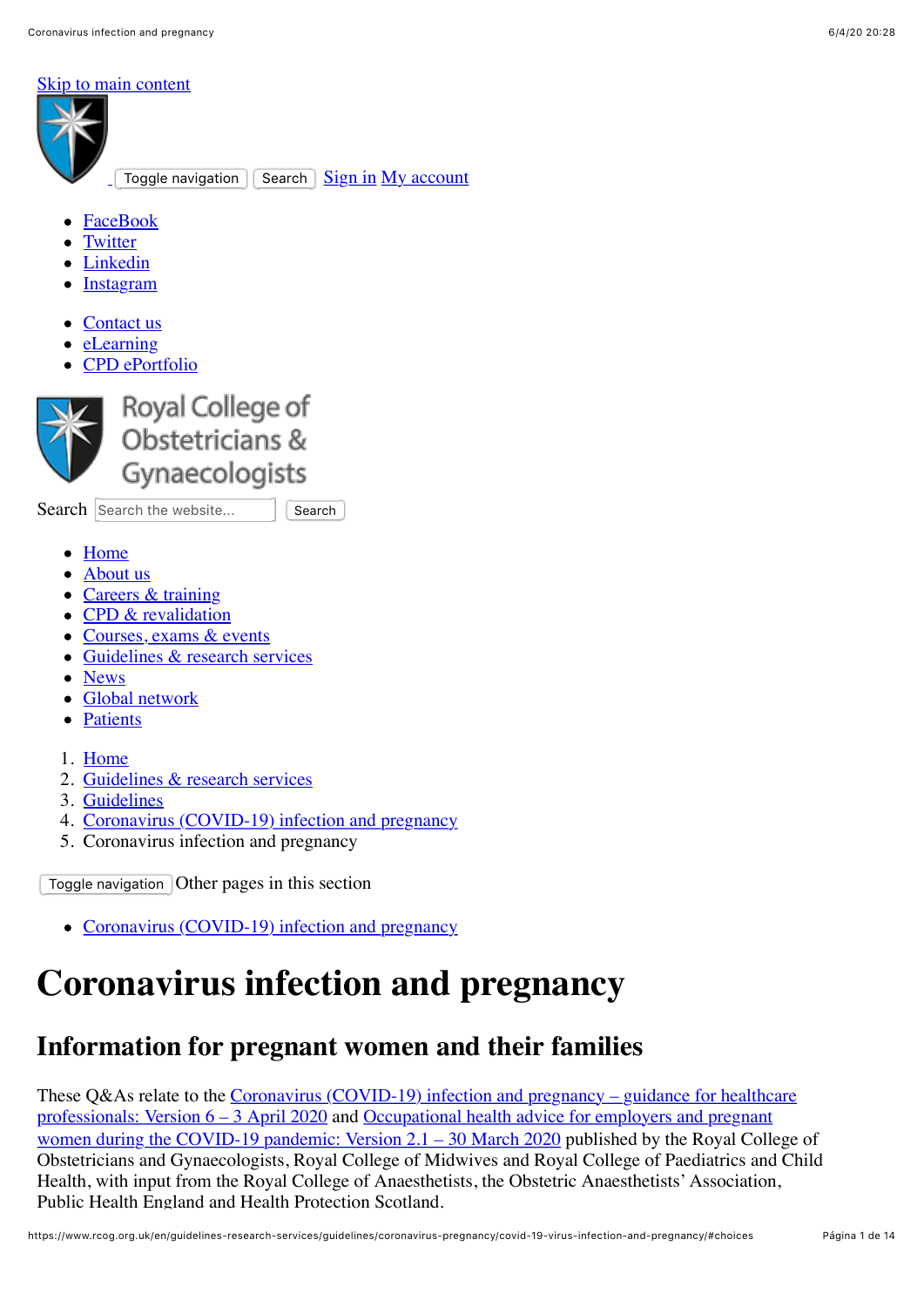Read our [news stories](https://www.rcog.org.uk/en/news/professional-bodies-response-to-government-advice-for-pregnant-women-to-self-isolate/) relating to this guidance.

Public Health England and Health Protection Scotland.

**[General information and advice for all pregnant women during the coronavirus](#page-1-0) pandemic**

**[Advice for all pregnant women on attending antenatal care during the coronavirus](#page-3-0) pandemic**

**[Information for all pregnant women about childbirth choices and birth partners](#page-4-0) during the coronavirus pandemic** 

**[Advice for pregnant women with suspected or confirmed coronavirus infection](#page-7-0)**

**[Advice for women with suspected or confirmed coronavirus infection who have](#page-10-0) recently given birth**

**[Occupational health guidance for pregnant women who work in a public-facing role](#page-11-0)**

# <span id="page-1-0"></span>**General information and advice for all pregnant women during the coronavirus pandemic**

#### **Q. What effect does coronavirus have on pregnant women?**

Generally, pregnant women do not appear to be more likely to be seriously unwell than other healthy adults if they develop the new coronavirus. It is expected the large majority of pregnant women will experience only mild or moderate cold/flu like symptoms.

More severe symptoms such as pneumonia, seem to be appear to be more common in older people, those with weakened immune systems or long-term conditions. As yet, there is no evidence that pregnant women who get this infection are more at risk of serious complications than any other healthy individuals.

If you think you may have symptoms of COVID-19 you should use the NHS 111 online service for information, or NHS 24 if in Scotland. If you develop more severe symptoms or your recovery is delayed, this may be a sign that you are developing a more significant chest infection that requires specialised care. Our advice remains that if you feel your symptoms are worsening or if you are not getting better you should contact your maternity care team or use the NHS 111 online service / NHS 24 for further information and advice.

#### **Q. What effect will coronavirus have on my baby if I am diagnosed with the infection?**

As this is a very new virus we are just beginning to learn about it. There is no evidence to suggest an increased risk of miscarriage.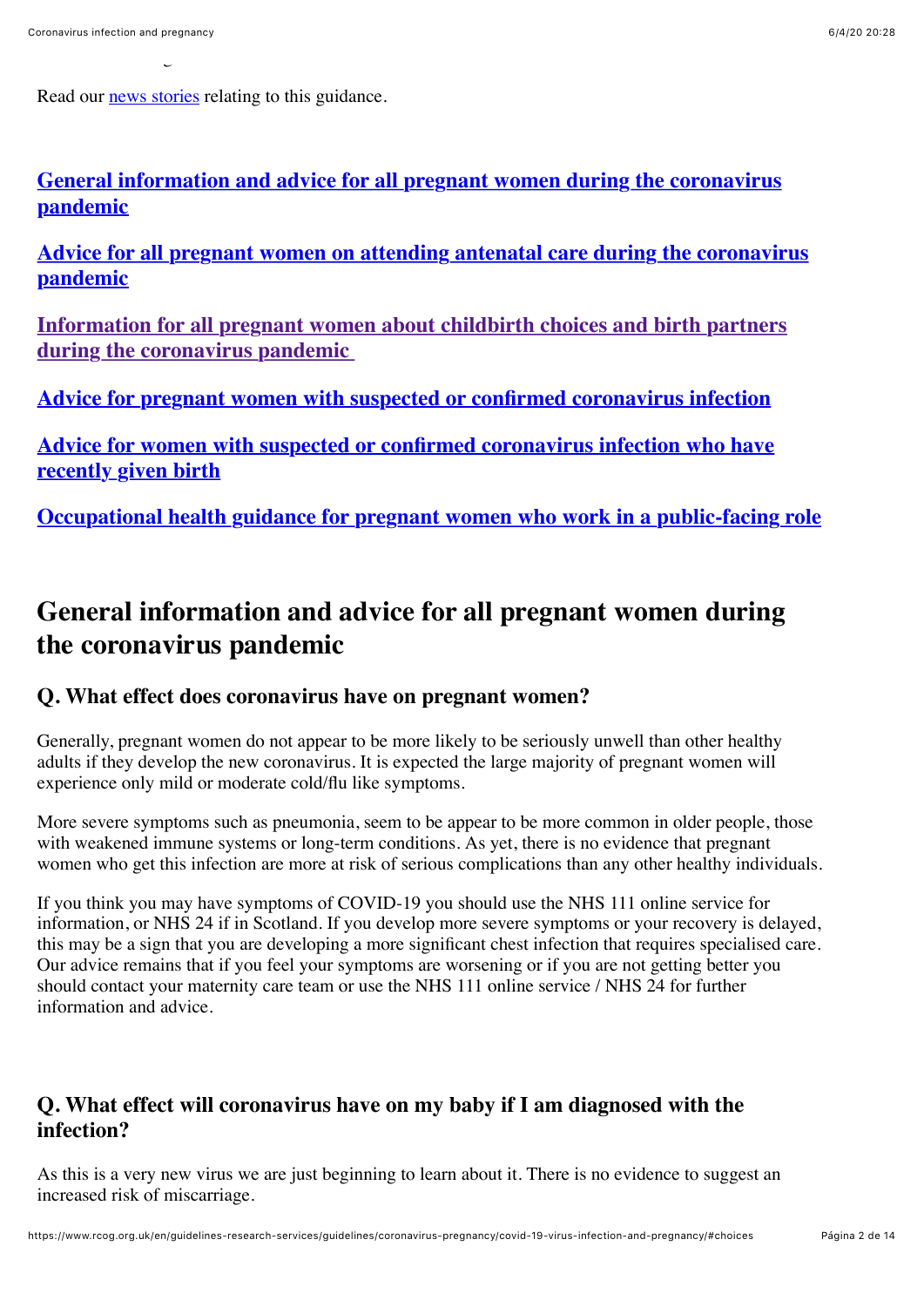Emerging evidence suggests that transmission from mother to baby during pregnancy or birth (vertical transmission) is probable. There has been a report of a single case in which this appears likely, but reassuringly the baby was discharged from hospital and is well. In all previously reported cases, infection was found at least 30 hours after birth. It is important to emphasise that in all reported cases of newborn babies developing coronavirus very soon after birth, the baby was well.

Given current evidence, it is considered unlikely that if you have the virus it would cause problems with the baby's development, and none have been observed currently.

Some babies born to women with symptoms of coronavirus in China have been born prematurely. It is unclear whether coronavirus caused early labour, or whether it was recommended that the baby was born early in order to preserve the mother's health.

The UK is conducting near-real-time surveillance (observation) of all women who develop COVID-19 during pregnancy and their newborn babies, through well-established systems already used by all maternity units. We will update our information if and as soon as there is any change in the evidence.

### **Q. What can I do to reduce my risk of catching coronavirus?**

The most important thing to do is to follow [government guidance](https://www.gov.uk/government/publications/covid-19-guidance-on-social-distancing-and-for-vulnerable-people/guidance-on-social-distancing-for-everyone-in-the-uk-and-protecting-older-people-and-vulnerable-adults). For pregnant women and the rest of their households, this includes:

- Regular hand washing
- Use a tissue when you or anyone in your family coughs or sneezes, discard this and wash your hands
- Avoid contact with someone who is displaying symptoms of coronavirus. These symptoms include high temperature and/or new and continuous cough
- Avoid non-essential use of public transport when possible
- Work from home, where possible.
- Avoid large and small gatherings in public spaces, noting that pubs, restaurants, leisure centres and similar venues are currently shut as infections spread easily in closed spaces where people gather together.
- Avoid gatherings with friends and family. Keep in touch using remote technology such as phone, internet, and social media
- Use telephone or online services to contact your GP or other essential services
- 

#### **Q. Why are pregnant women in a vulnerable group?**

Pregnant woman were placed in a vulnerable group by the Chief Medical Officer on 16th March. This

means you have been advised to reduce social contact through social distancing measures.

Based on the evidence we have so far, pregnant women are still no more likely to contract coronavirus than the general population. What we do know is that pregnancy in a small proportion of women can alter how your body handles severe viral infections. This is something that midwives and obstetricians have known for many years and are used to dealing with. As yet, there is no evidence that pregnant women who get coronavirus are more at risk of serious complications than any other healthy individuals.

What has driven the decisions made by officials to place pregnant women in the vulnerable category is caution. We know that some viral infections are worse in pregnant women. At the moment, there's no evidence that this is the case for coronavirus infection, but the amount of evidence available is still quite **limited**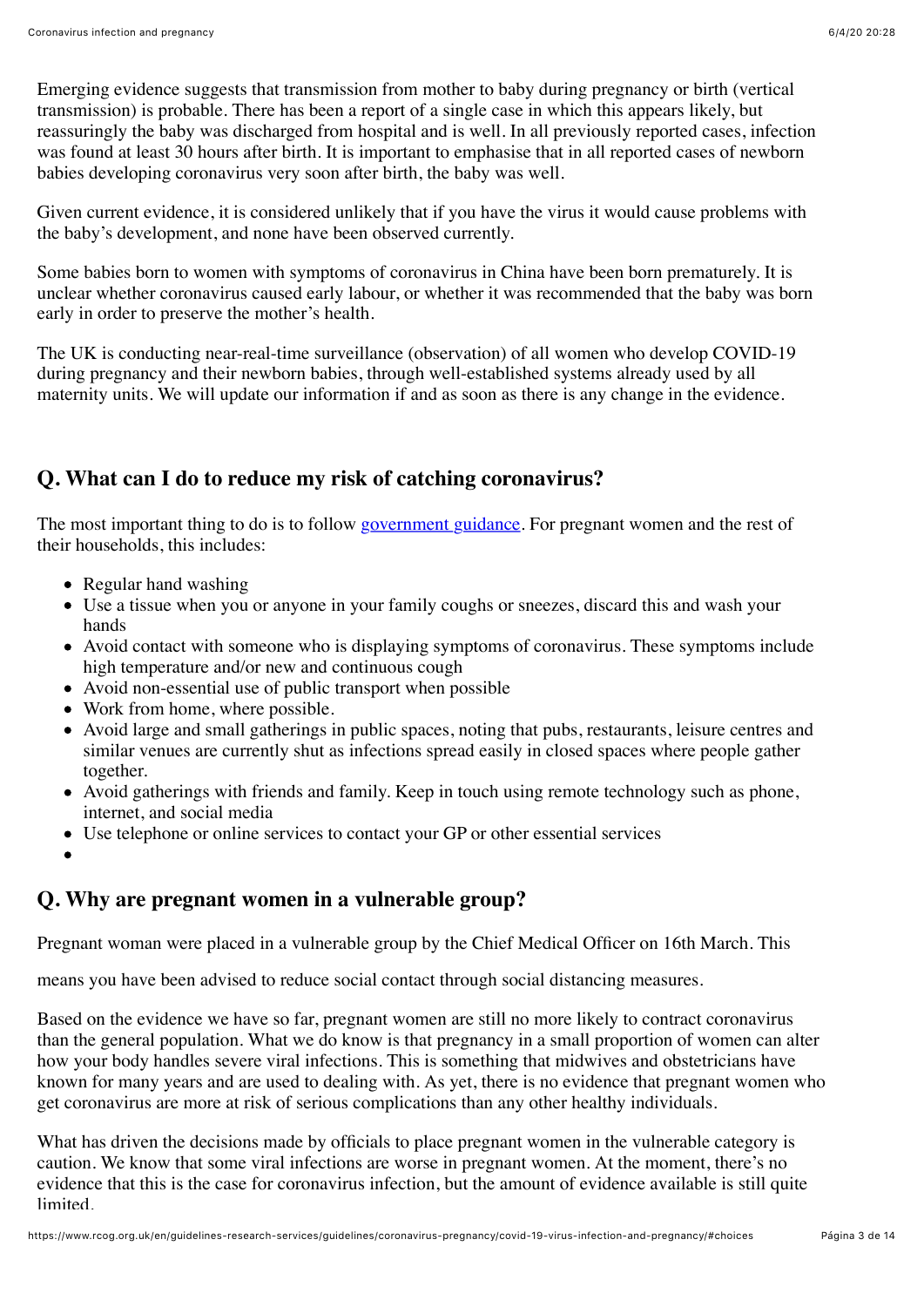#### **Q. I am pregnant, what do I need to do?**

As a precaution, you should follow government advice about social distancing; stay away from public places and avoid anyone who has symptoms suggestive of coronavirus.

If you are in your third trimester (more than 28 weeks pregnant) you should be particularly attentive to social distancing and minimising any contact with others.

All pregnant women should follow the PHE advice:

- [Guidance on social distancing](https://www.gov.uk/government/publications/covid-19-guidance-on-social-distancing-and-for-vulnerable-people/guidance-on-social-distancing-for-everyone-in-the-uk-and-protecting-older-people-and-vulnerable-adults) for all vulnerable people including pregnant women
- [Guidance for individuals and households with possible coronavirus infection](https://www.gov.uk/government/publications/covid-19-stay-at-home-guidance/stay-at-home-guidance-for-households-with-possible-coronavirus-covid-19-infection)

On 24 March, additional '[shielding'](https://www.gov.uk/government/publications/guidance-on-shielding-and-protecting-extremely-vulnerable-persons-from-covid-19/guidance-on-shielding-and-protecting-extremely-vulnerable-persons-from-covid-19) measures were announced for people defined on medical grounds to be at very high risk of severe illness from coronavirus, this includes pregnant women with significant heart disease (congenital or acquired). If you are pregnant and have significant heart disease, it is strongly recommended that you follow these shielding measures to keep yourself save.

#### **Q. What is the travel advice if I am pregnant?**

If you are in the UK, you should follow the advice given by the [Foreign and Commonwealth Office](https://www.gov.uk/guidance/travel-advice-novel-coronavirus), which is being regularly updated in line with the evolving situation.

All individuals, including pregnant women, should ensure they have adequate insurance arrangements prior to travel. You should also check that your travel insurance will provide cover for birth and care of your newborn baby if you give birth while abroad.

# <span id="page-3-0"></span>**Advice for all pregnant women on attending antenatal care during the coronavirus pandemic**

#### **Q. Should I attend my antenatal and postnatal appointments?**

Yes. It is really important that you continue to attend your scheduled routine care when you are well.

Maternity care is essential, and has been developed over many years to reduce complications in mothers and babies. There is a potential risk of harm to you and your baby if you don't attend your appointments,

even in the context of coronavirus.

If you are well, you should be able to attend your antenatal care as normal. If you have symptoms of possible coronavirus infection, you should contact your community midwife to postpone routine visits until after the isolation period is over.

At this time, it is particularly important that you help your maternity team take care of you. If you have had an appointment cancelled or delayed, and are not sure of your next contact with your maternity team, please let them know by using the contact numbers given to you at booking.

The following practical advice may be helpful:

- If you have a routine scan, appointment or visit due in the coming days, please contact your maternity unit for advice and a plan. You will still need to attend but the appointment may change due to staffing requirements.
- Some appointments may be conducted on the telephone or using videoconferencing, provided there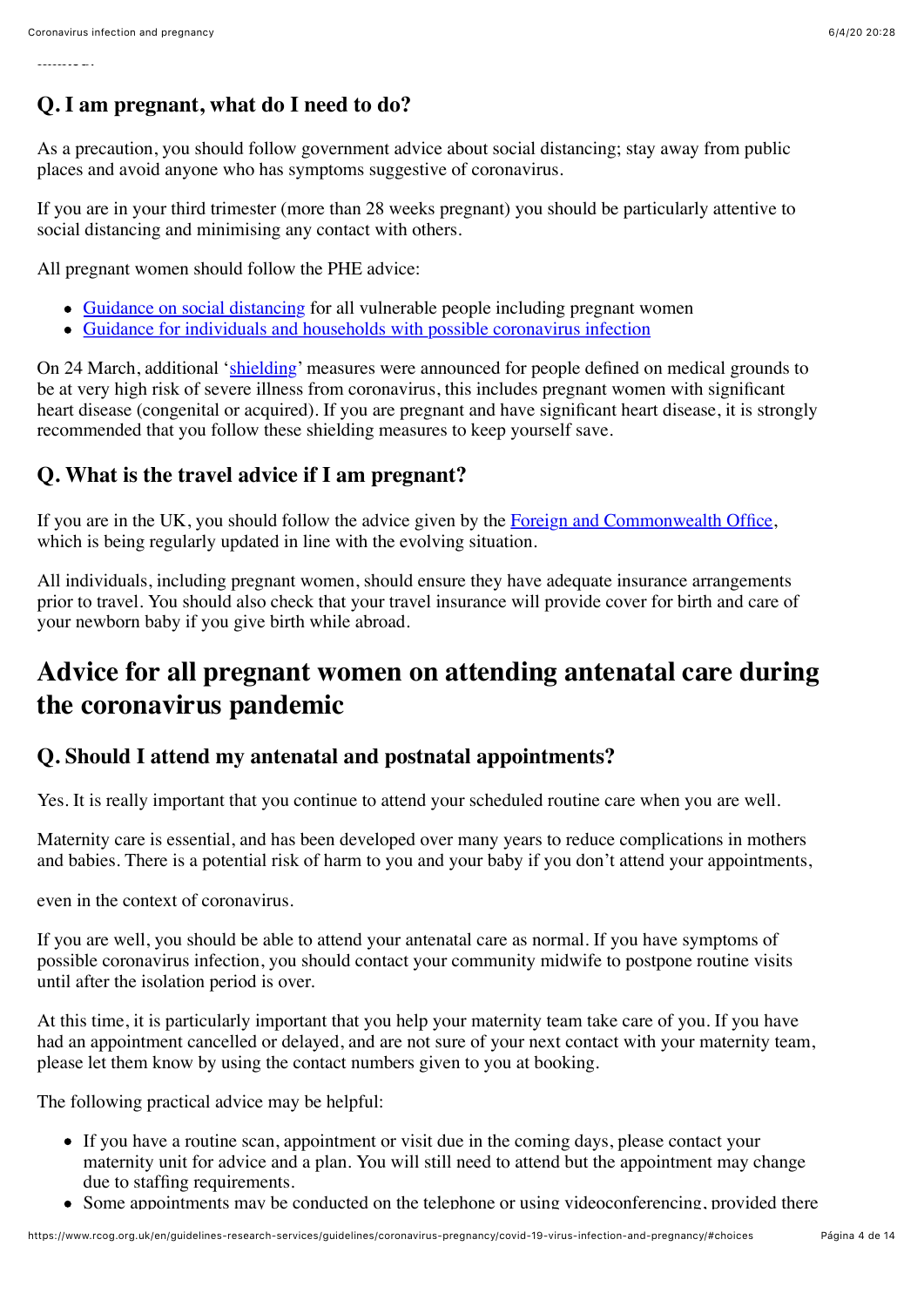$\begin{array}{ccccc} \text{I} & & & & \text{I} & & \text{I} & \text{I} & \text{I} & \text{I} & \text{I} & \text{I} & \text{I} & \text{I} & \text{I} & \text{I} & \text{I} & \text{I} & \text{I} & \text{I} & \text{I} & \text{I} & \text{I} & \text{I} & \text{I} & \text{I} & \text{I} & \text{I} & \text{I} & \text{I} & \text{I} & \text{I} & \text{I} & \text{I} & \text{I} & \text{I} & \text{I} & \text{I} & \text{I$ is a reasonable expectation that observations, such as blood pressure or other tests are not needed.

- The recommendation that your bump will be measured from around 26 weeks of pregnancy should be observed by your maternity team unless you are in the recommended 14 day self isolation period.
- If you are between appointments, please wait to hear from your maternity team.
- If you are attending more regularly in pregnancy, then your maternity team will be in touch with plans.
- If you miss an appointment and haven't heard from your maternity team, please contact them to rearrange the appointment.

Whatever your personal situation please consider the following:

- If you have any concerns, you will still be able to contact your maternity team but please note they may take longer to get back to you
- If you have an urgent problem related to your pregnancy but not related to coronavirus, get in touch using the same emergency contact details you already have. Please do not contact this number unless you have an urgent problem
- If you have symptoms suggestive of coronavirus contact your maternity services and they will arrange the right place and time to come for your visits. You should not attend a routine clinic.
- You will be asked to keep the number of people with you at appointments to a minimum. This will include being asked to not bring children with you to maternity appointments and on occasions your maternity unit may request that you attend your antenatal appointments alone to aid infection control and help keep staff safe from transmission.
- There may be a need to reduce the number of antenatal visits. You will be told if this is necessary. Do not reduce your number of visits without agreeing first with your maternity team.

#### **Q. What should I do if I develop a fever or temperature, or both, when I am pregnant?**

If you develop a temperature or a cough, or both, in pregnancy, you can use the NHS 111 or NHS 24 website to obtain advice about isolation, which you should follow in line with current regulations. However, please also be alert to the other possible causes of fever in pregnancy. In particular, these include urine infections (cystitis) and waters breaking. If you have any burning or discomfort when passing urine, or any unusual vaginal discharge, or have any concerns about your baby's movements, contact your maternity provider, who will be able to provide further advice.

# <span id="page-4-0"></span>**Information for all pregnant women about childbirth choices and birth partners during the coronavirus pandemic**

#### **Q. What impact will coronavirus have on my pregnancy?**

The NHS is making arrangements to ensure that women are supported and cared for safely through pregnancy, birth and the period afterwards during this pandemic when there will be extra pressures on healthcare services.

Maternity services are absolutely essential and the RCOG is helping units to plan have to staff obstetrics and gynaecology services, to ensure safe care is provided. This includes reducing staff commitments outside maternity units, reducing any non-essential work within Trusts and re-organising staffing in obstetrics and gynaecology services.

Maternity units are increasingly providing consultations on the phone or by video link, when this is appropriate, so you do not have to travel unnecessarily to the hospital. However, some in person visits with a midwife are essential and it is important for the wellbeing of you and your baby that you attend these to have routine checks.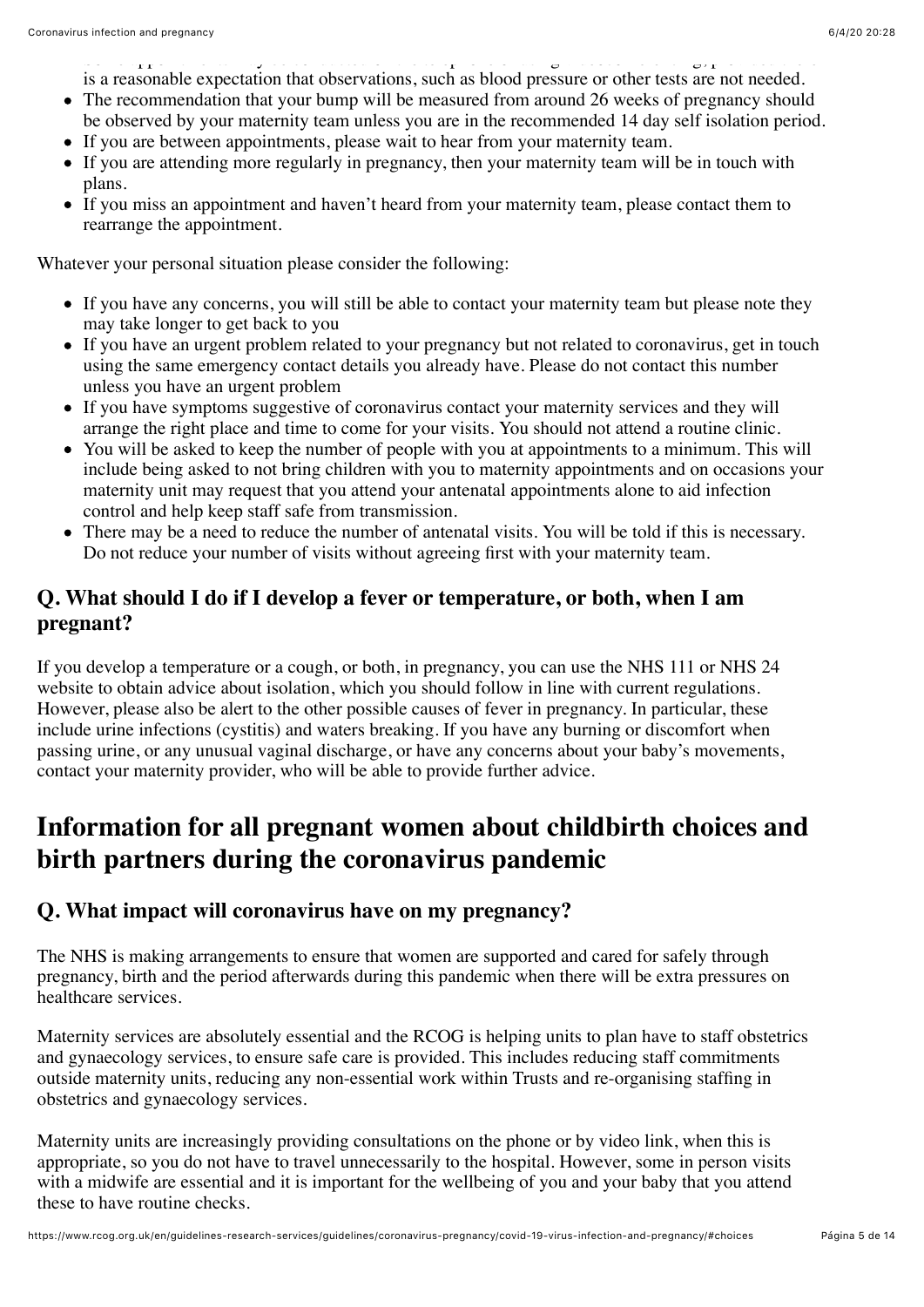Routine gynaecology operations are being postponed and, in many units, arrangements are being made for gynaecology doctors to work in the maternity unit.

#### **Q. Will my childbirth choices be affected by the coronavirus pandemic?**

We understand this must be a stressful and anxious time if you are pregnant and due to give birth in the coming months. Maternity units everywhere are working around the clock right now to manage additional pressures and facilitate women's choices.

Like all areas of NHS care, maternity services will be affected by the pandemic but units are working to ensure services are provided in a way that is safe, with the levels of staff that are needed and the ability to provide emergency care where necessary.

If you have chosen to give birth at home or in a midwife-led unit that is not co-located with an obstetric unit, it is worth noting that these services rely on the availability of ambulance services to allow for rapid transfer to hospital, and the right number of staff to keep you safe. If these are not in place, it is possible that your Trust or Board may not be able to provide these services.

#### **Q. Will I be able to have my birth partner with me during labour and birth?**

Yes, you should be encouraged to have a birth partner present with you during labour and birth. Having a trusted birth partner present throughout labour is known to make a significant difference to the safety and well-being of women in childbirth.

If your birth partner has symptoms of coronavirus, they will not be allowed to go into the maternity suite, to safeguard the health of the woman and the maternity staff supporting you

Local Trusts may place restrictions on visitors which might mean that partners are not able to attend routine antenatal appointments, or stay with women on antenatal or postnatal wards. However, this should not impact on your birth partner's presence during your labour and the birth, unless they are unwell.

#### **Q. Will I be able to have my birth partner with me if I am being induced?**

A birth partner without symptoms should be able to attend your induction of labour where that is in a single room (e.g. on the Labour Ward) but not if the induction takes place in a bay on a main ward, as it would not be possible to achieve the necessary social distancing measures.

We understand this must be a very worrying and anxious time if you are pregnant and your partner can't be with you while you are being induced, however it is essential that we limit the number of visitors to hospitals during this time.

This guidance is in place to protect other pregnant women and babies, and birth partners themselves. Please be assured that if your partner is unable to be with you on a ward during your induction, this will not impact on your birth partner's presence during labour and the birth, unless they are unwell. At the point you go into active labour, you will be moved to your own room and your birth partner will be able to join you.

#### **Q. Will my birth partner be able to stay with me if I have a caesarean or instrumental birth that occurs in an operating theatre?**

We fully support women having their birth partners with them during labour and the birth, unless they are unwell, when an alternative birth partner can attend. Around one in four women in the UK has a caesarean birth. A caesarean may be recommended as a planned (elective) procedure, for medical reasons, or as an emergency, for example if doctors and midwives are concerned that your baby is not coping with labour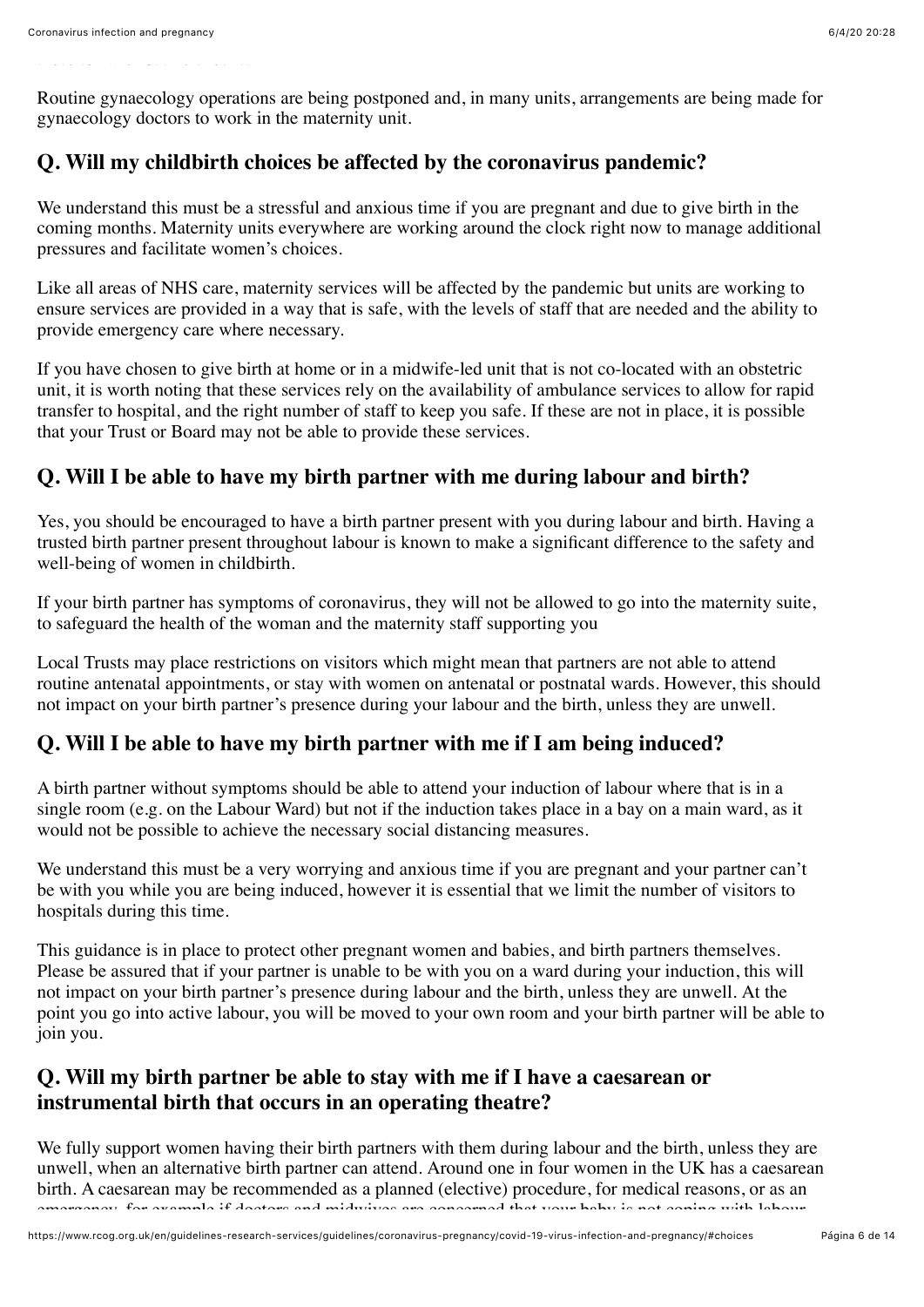emergency, for example if doctors and midwives are concerned that your baby is not coping with labour and needs to be born immediately. Furthermore, around one in five women in the UK has an instrumental birth; some of these may also be recommended to occur in an operating theatre in order to allow the team to modify plans and undertake a caesarean birth if necessary.

Most caesareans and instrumental births in theatre are carried out under spinal or epidural anaesthetic, which means you'll be awake, but the lower part of your body is numb and you cannot feel any pain. In this situation, everything will be done by the clinical staff – midwives, obstetricians and anaesthetists – to keep your birth partner with you.

Due to the coronavirus pandemic, staff in the operating theatre will be wearing enhanced personal protective equipment (PPE) to prevent the spread of infection, which will make it more difficult for them to communicate. To enable the clinicians to assist in the birth of your baby safely, it's really important your birth partner follows the instructions from the maternity team carefully and quickly.

Occasionally, a general anaesthetic (where you're put to sleep) may be used, particularly if your baby needs to be born urgently. During this type of caesarean birth, even under more routine circumstances, for safety reasons it is not recommended for the birth partner to be present during the birth.

While the maternity team will do all they can to ensure that your partner is present for the birth, there will be some occasions when there is a need for an urgent emergency birth with epidural or spinal anaesthetic, and it is not possible for your partner to be present. This is because during an emergency operating theatres are more high risk environments in terms of potential spread of coronavirus to everyone who is present.

If it is the case that your partner will not be able to be present during the birth, your maternity team will explain this to you and will do everything they can to ensure that your partner can see you and your baby as soon as possible after the birth.

### **Q. Is there any advice for birth partners during the coronavirus pandemic?**

- We are asking you to follow the guidance below to keep yourself, your family, other families and our staff as safe as possible during the pandemic.
- During the coronavirus pandemic, all hospitals are restricting visitors but there are exceptions for a birthing partner during active labour and birth.
- Every woman should be able to have one birth partner stay with her through labour and birth, unless the birth occurs under a general anaesthetic.
- To help prevent spread of coronavirus to other mothers, their babies, and to key front-line healthcare staff, it is very important that you do not attend the maternity unit if you have any symptoms of coronavirus or have had any in the previous 7 days
- If you are unwell, protect your family and our NHS staff and stay at home. To prepare for this, women and their partners are being encouraged to think about an alternative birth partner, if required
- If you are supporting a woman during labour and birth, please be aware of the strict infection control procedures in place to prevent the spread of coronavirus to pregnant women and their babies, as well as other vulnerable people within the hospital and the maternity staff.
- Please wash your hands regularly with soap and water and use hand sanitiser gel in clinical areas as available
- If you cough or sneeze, please cover your mouth with a tissue and dispose of this in a bin immediately,
- Stay in the labour room with your partner. Do not move (/walk) around the Labour Ward unaccompanied – use the call bell if you require assistance.
- If you are asked to a wear a mask or any personal protective equipment (PPE) during the labour or birth, it is very important so please follow the instructions carefully, and to take it off before you leave the clinical area.
- $\blacktriangle$  If you are accompanying a woman to her caesarean birth, please be aware that operating theatre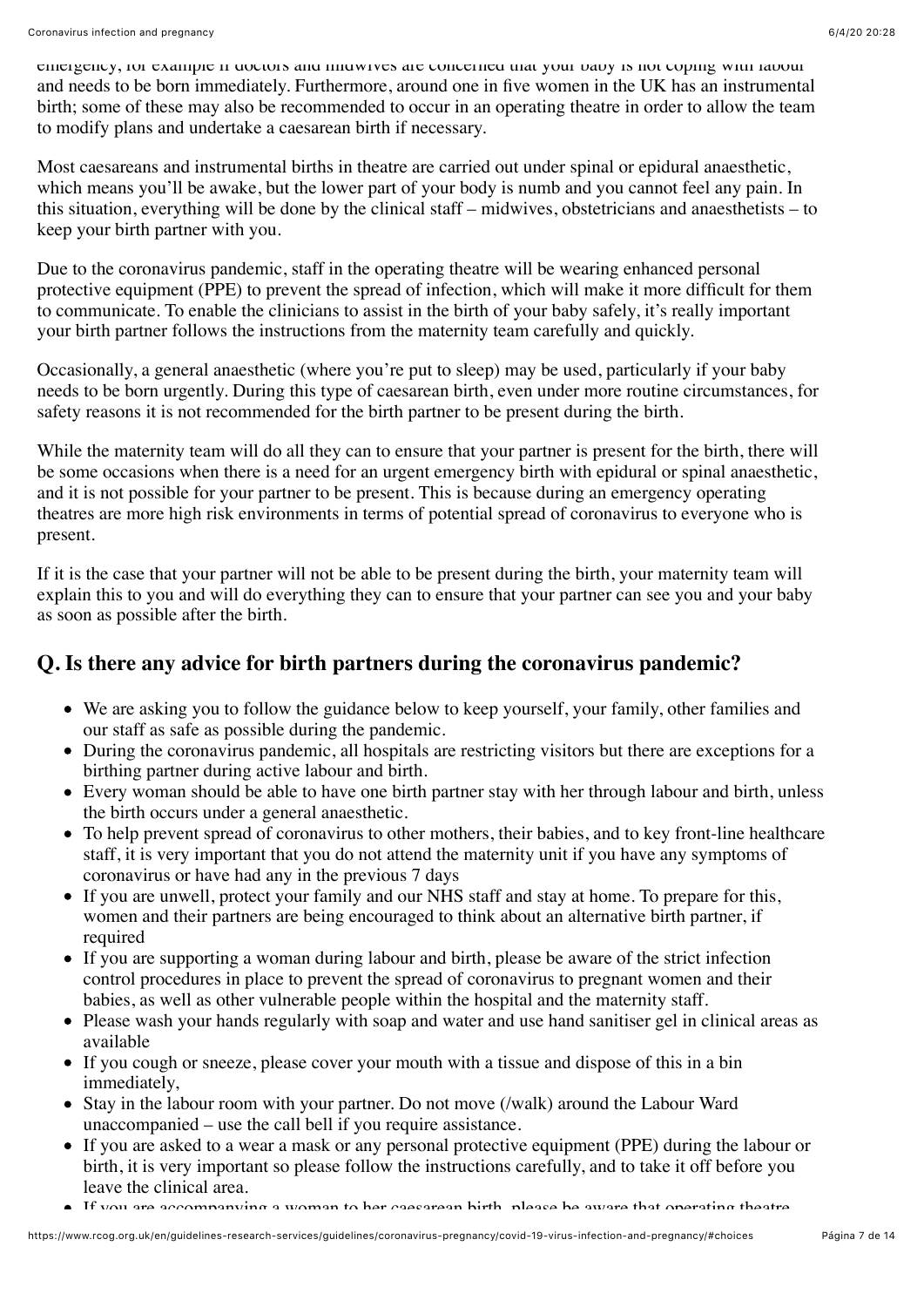- If you are accompanying a woman to her caesarean birth, please be aware that operating theatre staff will be wearing PPE and it may be more difficult for them to communicate with you:
	- A staff member will be allocated to support you; please carefully follow their instructions and approach them if you have any questions.
	- To enable the clinical staff to do their job, it is very important that you do not move around the operating theatre as you risk de-sterilising sterile areas and spreading the virus.
	- The maternity team will do everything they can to enable you to be present for the birth. However, if there is a particular safety concern, they may ask that you are not present in the operating theatre. If this is the case, the team should discuss this with you and explain their reasons unless it is an emergency.
- We understand this is a stressful and anxious time for pregnant women and their partners and we thank you for your cooperation during this time
- Please be assured that all of the maternity team staff will do all we can to provide information, guidance and support to you and your partner.

# <span id="page-7-0"></span>**Advice for pregnant women with suspected or confirmed coronavirus infection**

#### **Q. What should I do if I think I may have coronavirus or been exposed?**

If you are pregnant and you have either:

- a high temperature
- a new, continuous cough

You should stay at home for 7 days. Do not go to a GP surgery, pharmacy or hospital. You do not need to contact NHS 111 to tell them you are staying at home. You do not need a test for coronavirus. At the present time, only people with severe symptoms who require overnight admission to hospital will be tested.

You should contact your maternity unit to inform them that you have symptoms suggestive of coronavirus, particularly if you have any routine appointments in the next 7 days.

You should use the NHS 111 online coronavirus service, or call NHS 111 if:

- you feel you cannot cope with your symptoms at home
- vour condition gets worse
- your symptoms do not get better after 7 days

If you have concerns about the wellbeing of yourself or your unborn baby during your self-isolation period, contact your midwife or, out-of-hours, your maternity team. They will provide further advice, including whether you need to attend hospital.

#### **Q. How will I be tested for coronavirus?**

The process for diagnosing coronavirus infection is changing rapidly. At the current time, only people with severe symptoms who need at least overnight admission to hospital will be tested.

If you do require a test, you will be tested in the same way as anyone else, regardless of the fact that you are pregnant. Currently, the test involves swabs being taken from your mouth and nose. You may also be asked to cough up sputum, a mixture of saliva and mucus.

### **Q. What should I do if I test positive for coronavirus?**

If you test positive for coronavirus, you should contact your midwife or antenatal team to make them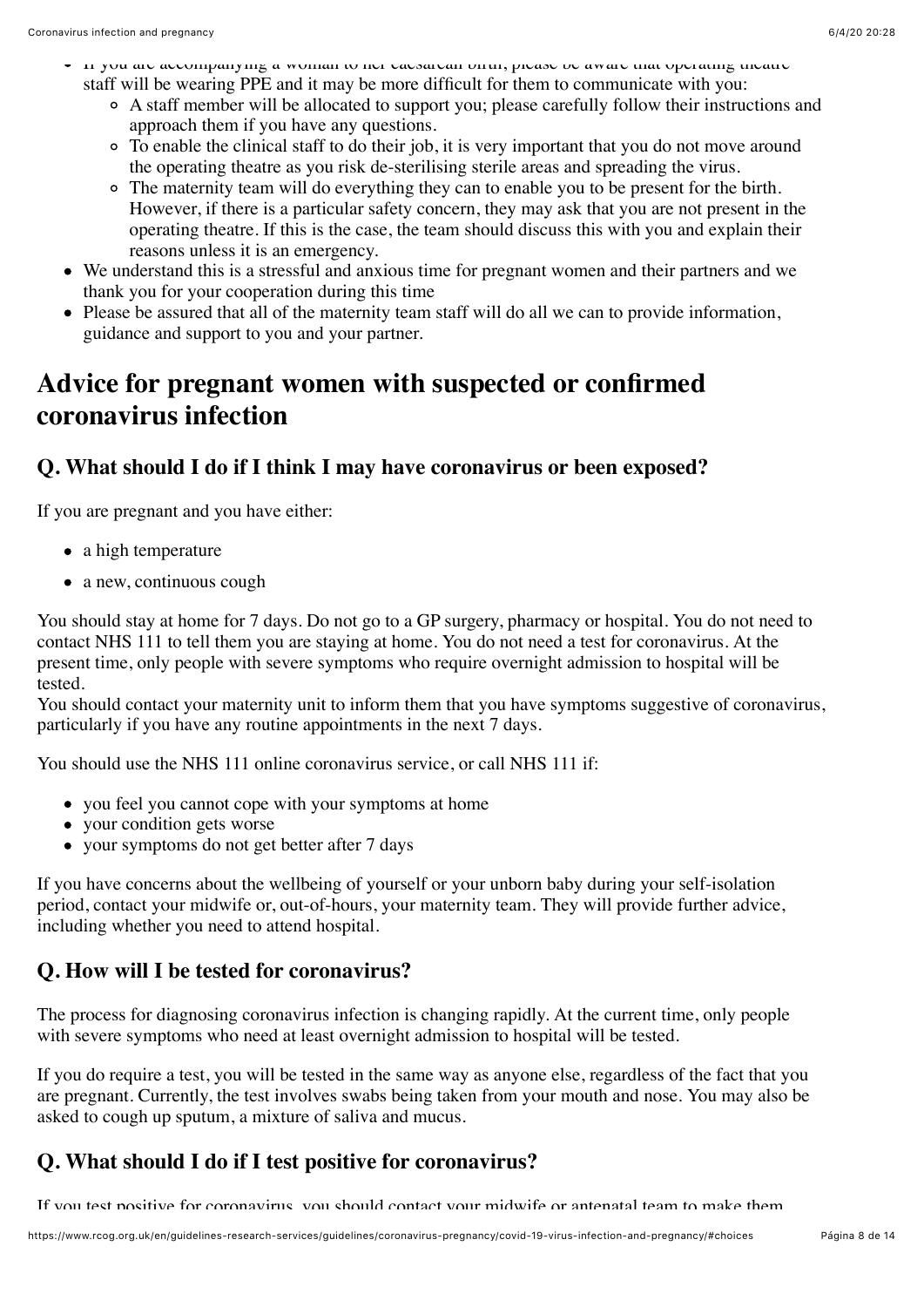If you test positive for coronavirus, you should contact your midwife or antenatal team to make them aware of your diagnosis. If you have no symptoms, or mild symptoms, you will be advised to recover at home. If you have more severe symptoms, you might be treated in hospital.

#### **Q. Why would I be asked to self-isolate (as opposed to reducing social contact)?**

You may be advised to self-isolate because:

- You have symptoms of coronavirus, such as a high temperature or new, continuous cough
- You have tested positive for coronavirus and you've been advised to recover at home

#### **Q. What should I do if I'm asked to self-isolate?**

Pregnant women who have been advised to self-isolate should stay indoors and avoid contact with others for 7 days. If you live with other people, they should stay at home for at least 14 days, to avoid spreading the infection outside the home.

The NHS [guidance](https://www.nhs.uk/conditions/coronavirus-covid-19/self-isolation-advice/) on self-isolation currently recommends people should:

- Not go to school, work, NHS settings or public areas
- Not use public transport
- Stay at home and not allow visitors
- Ventilate the rooms where they are by opening a window
- Separate themselves from other members of their household as far as possible, using their own towels, crockery and utensils and eating at different times
- Use friends, family or delivery services to run errands, but advise them to leave items outside.

You may wish to consider online fitness routines to keep active, such as pregnancy yoga or Pilates.

#### **Q. Can I still attend my antenatal appointments if I am in self-isolation?**

You should contact your midwife or antenatal clinic to inform them that you are currently in self-isolation for possible/confirmed coronavirus and ask for advice on going to routine antenatal appointments.

It is likely that routine antenatal appointments will be delayed until isolation ends. If your midwife or doctor advises that your appointment cannot wait, the necessary arrangements will be made for you to be seen. For example, you may be asked to attend at a different time, or in a different clinic, to protect others.

#### **Q. How will my care be managed after I have recovered from coronavirus?**

If you have confirmed coronavirus infection, as a precautionary approach, an ultrasound scan will be arranged at least two weeks after your recovery, to check that your baby is well.

If you have recovered from coronavirus and tested negative for the virus before you go into labour, where and how you give birth will not be affected by your previous illness. Visitor numbers may be restricted to promote recommended social distancing but your birth partner will be able to be with you, provided they are not unwell.

### **Q. What do I do if I feel unwell or I'm worried about my baby during self-isolation?**

Pregnant women who are self-isolating are advised not to attend maternity units or A&E unless in need of urgent pregnancy or medical care.

If you have concerns about the wellbeing of yourself or your unborn baby during your self-isolation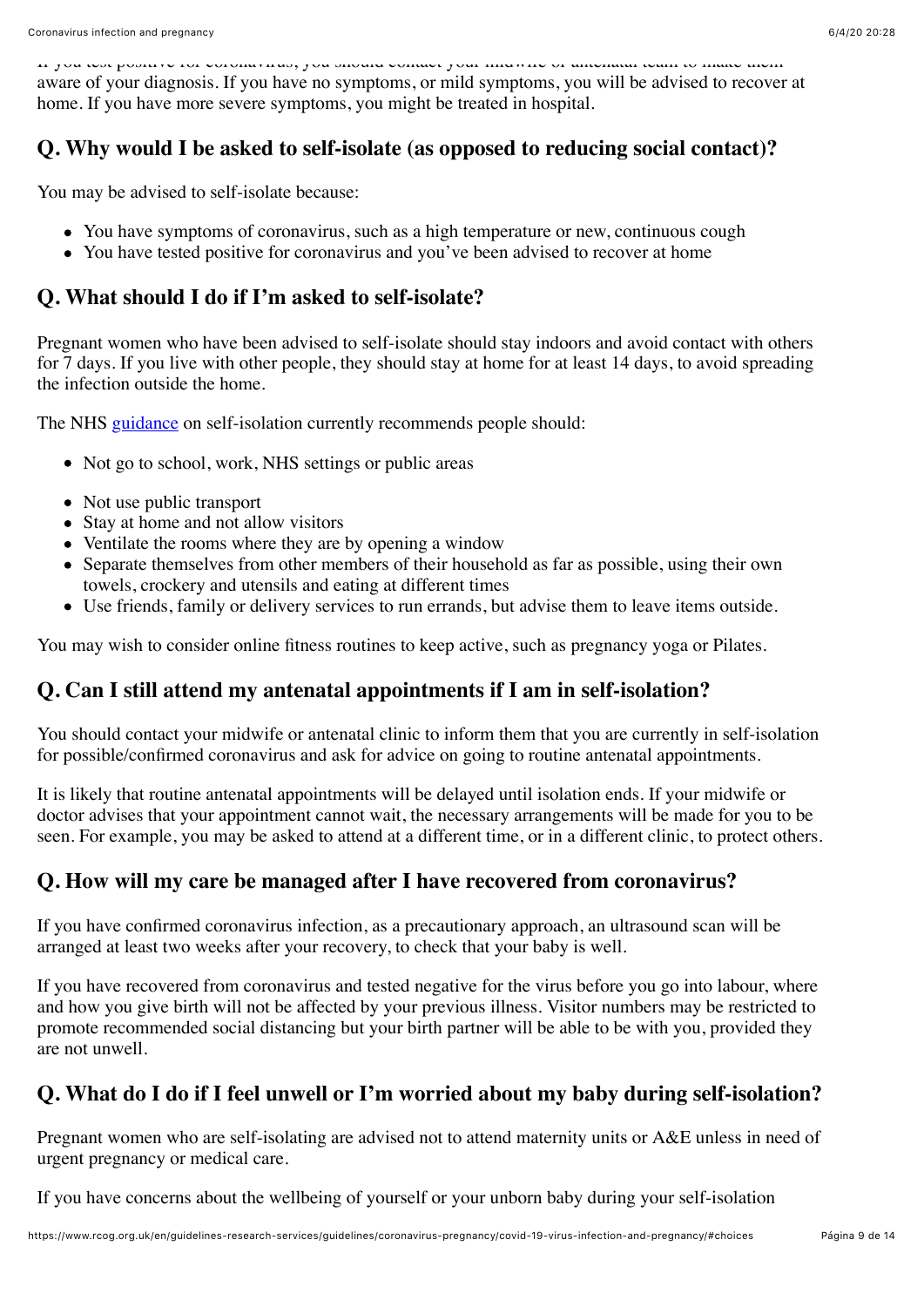period, contact your midwife or, out-of-hours, your maternity team. They will provide further advice, including whether you need to attend hospital.

If you are advised to go to the maternity unit or hospital, pregnant women are asked to travel by private transport, or arrange hospital transport, and alert the maternity unit reception once on the premises, before going into the hospital.

#### **Q. Will being in self-isolation for suspected or confirmed coronavirus affect where I give birth?**

As a precautionary approach, pregnant women with suspected or confirmed coronavirus when they go into labour, are being advised to go to obstetric unit for birth, where the baby can be monitored using continuous electronic fetal monitoring, and your oxygen levels can be monitored hourly.

The continuous fetal monitoring is to check how your baby is coping with labour. As continuous fetal monitoring can only take place in an obstetric unit, where doctors and midwives are present, it is not

currently recommended that you give birth at home or in a midwife led unit, where there would not be doctor present and where this monitoring would not be possible.

We will keep this advice continually updated as new evidence emerges. Maternity units everywhere are working around the clock right now to manage additional pressures and facilitate women's choices to the best of their abilities.

#### **Q. Will being in self-isolation for suspected or confirmed coronavirus affect how I give birth?**

There is currently no evidence to suggest you cannot give birth vaginally or that you would be safer having a caesarean birth if you have suspected or confirmed coronavirus, so your birth choices should be respected and followed as closely as possible based on your wishes.

However, if your breathing (respiratory condition) suggests that your baby needs to be born urgently, a caesarean birth may be recommended.

It is not recommended that you give birth in a birthing pool in hospital if you have suspected or confirmed coronavirus, as the virus can sometimes be found in faeces. This means it could contaminate the water, causing infection to pass to the baby. It may also be more difficult for healthcare staff to use adequate protection equipment during a water birth.

There is no evidence that women with suspected or confirmed coronavirus cannot have an epidural or a spinal block. In our previous version of the guidance it was suggested that the use of Entonox (gas and air) may increase aerosolisation and spread of the virus, but a review of the evidence suggests there is no evidence that Entonox is an aerosol-prone procedure, so there is no reason you cannot use this in labour.

### **Q. What happens if I go into labour during my self-isolation period?**

If you go into labour, you should call your maternity unit for advice, and inform them that you have suspected or confirmed coronavirus infection.

If you have mild symptoms, you will be encouraged to remain at home (self-isolating) in early labour, as usual.

Your maternity team have been advised on ways to ensure that you and your baby receive safe, quality care, respecting your birth choices as closely as possible.

When you and you and you and you and you need to attend the maternity unit, general to attend the maternity un<br>The maternity unit, general to attend the maternity unit, general to attend the maternity unit, general to att

https://www.rcog.org.uk/en/guidelines-research-services/guidelines/coronavirus-pregnancy/covid-19-virus-infection-and-pregnancy/#choices Página 10 de 14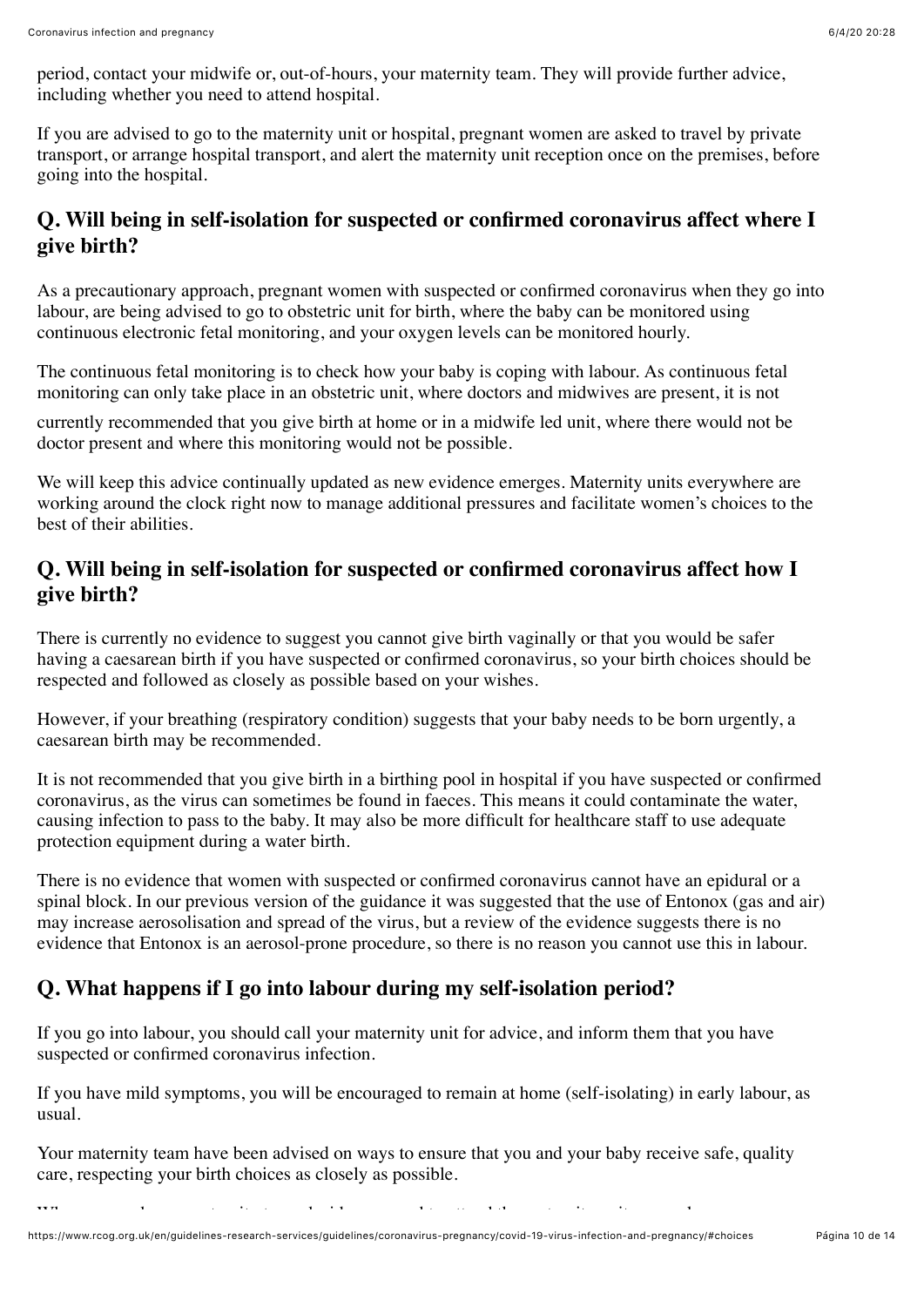When you and your maternity team decide you need to attend the maternity unit, general recommendations about hospital attendance will apply:

- You will be advised to attend hospital via private transport where possible, or call 111/999 for advice, as appropriate
- You will be met at the maternity unit entrance and provided with a surgical face mask, which will need to stay on until you are isolated in a suitable room
- Coronavirus testing will be arranged
- Your birth partner(s) will be able to stay with you throughout, but visitors should be kept to a minimum

### <span id="page-10-0"></span>**Advice for women with suspected or confirmed coronavirus**

# **infection who have recently given birth**

### **Q. Could I pass coronavirus to my baby?**

As this is a new virus, there is limited evidence about caring for women with coronavirus infection in women when they have just given birth. A small number of babies have been diagnosed with coronavirus shortly after birth, so there is a chance that infection may have occurred in the womb, but it is not certain whether transmission was before or soon after birth. Your maternity team will maintain strict infection control measures at the time of your birth and closely monitor your baby.

#### **Q. Will my baby be tested for coronavirus?**

If you have confirmed or suspected coronavirus when the baby is born, doctors who specialise in the care of newborn babies (neonatal doctors) will examine your baby and advise you about their care, including whether they need testing.

#### **Q. Will I be able to stay with my baby/give skin-to-skin if I have suspected or confirmed coronavirus?**

Yes, if that is your choice. Provided your baby is well and doesn't require care in the neonatal unit, you will stay together after you have given birth.

In some other countries, women with confirmed coronavirus have been advised to separate from their baby for 14 days. However, this may have potential negative effects on feeding and bonding.

A discussion about the risks and benefits should take place between you and your family and the doctors caring for your baby (neonatologists) to individualise care for your baby.

This guidance may change as knowledge evolves.

#### **Q. Will I be able to breastfeed my baby if I have suspected or confirmed coronavirus?**

Yes. There is no evidence showing that the virus can be carried in breastmilk, the well-recognised benefits of breastfeeding outweigh any potential risks of transmission of coronavirus through breastmilk.

The main risk of breastfeeding is close contact between you and your baby, as if you cough or sneeze, this could contain droplets which are infected with the virus, leading to infection of the baby after birth.

A discussion about the risks and benefits of breastfeeding should take place between you and your family and viaria matamater taam.<br>.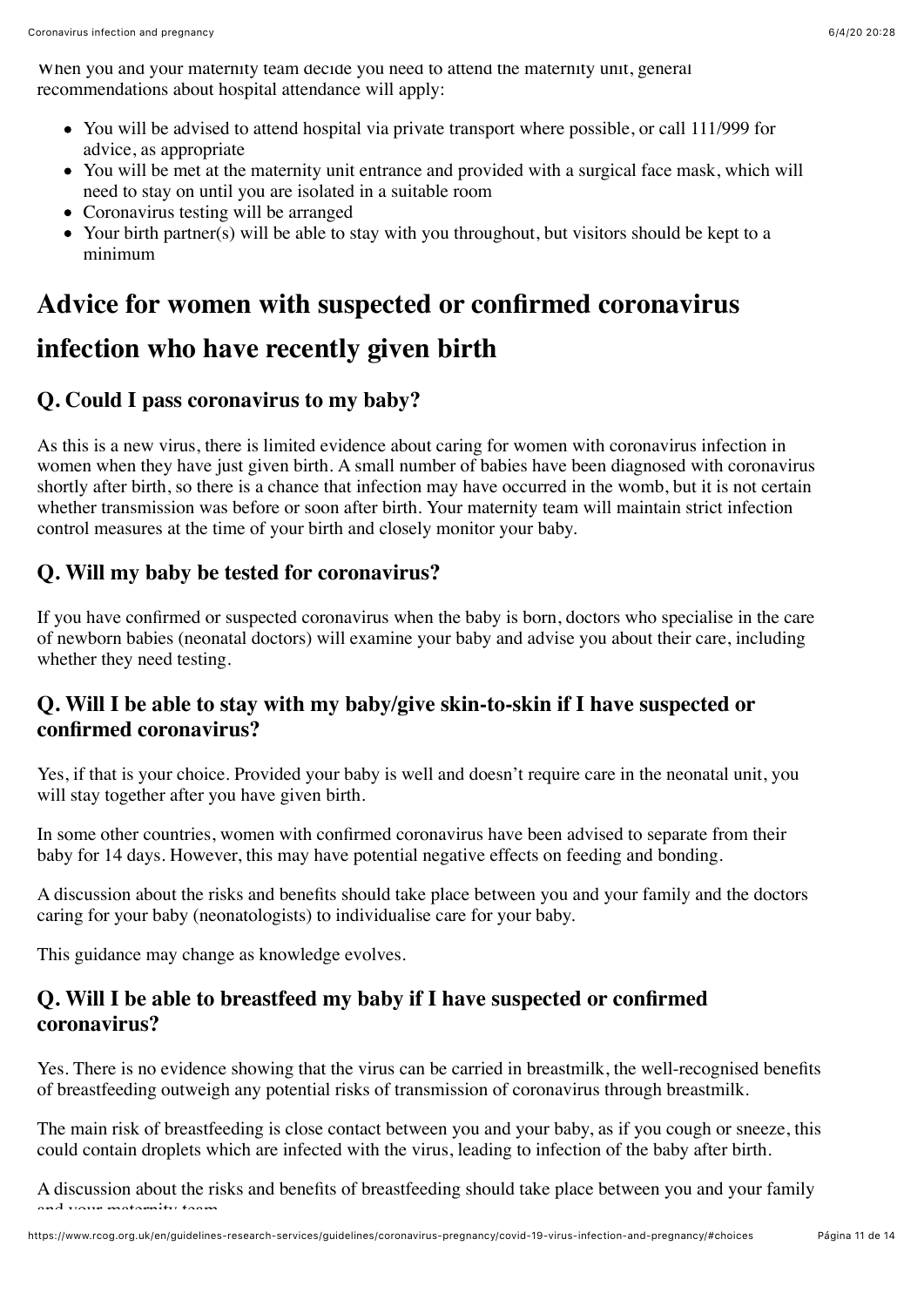and your maternity team.

This guidance may change as knowledge evolves.

When you or anyone else feeds your baby, the following precautions are recommended:

- Wash your hands before touching your baby, breast pump or bottles
- Try to avoid coughing or sneezing on your baby while feeding at the breast
- Consider wearing a face mask while breastfeeding, if available
- Follow recommendations for pump cleaning after each use
- Consider asking someone who is well to feed your expressed breast milk to your baby.

If you choose to feed your baby with formula or expressed milk, it is recommend that you follow strict adherence to [sterilisation guidelines.](https://www.nhs.uk/conditions/pregnancy-and-baby/sterilising-bottles/) If you are expressing breast milk in hospital, a dedicated breast pump should be used.

#### **Q. After the birth, is there any increased risk to me or my baby?**

There is no evidence that women who have recently had a baby and are otherwise well are at increased risk of contracting coronavirus or of becoming seriously unwell. A recently pregnant mum's immune system is normal unless she has other forms of infection or underlying illness. You should however remain well-nourished with a balanced diet, take mild exercise as you feel fit and ensure social distancing guidance is followed. Children, including newborns, do not appear to be at high risk of becoming seriously unwell with the virus. However, close observation of hygiene, as always, is important and particularly with family members resident in the house. Anyone who enters the home should take standard hygiene precautions, including washing their hands, and be careful about handling the baby if they have symptoms of any illness including the coronavirus.

It is important that the baby is feeding well and gaining weight and if you have any concerns please contact your midwife. Once restrictions are lifted we would caution against large family gatherings to celebrate baby's arrival until more is known about the spread of the virus in the community.

Do not put off seeking medical advice if you have concerns about your baby's health during the pandemic. Seek medical advice if your baby has a fever, lethargy, irritability, poor feeding, or any other symptoms you may have concerns about.

### <span id="page-11-0"></span>**Occupational health guidance for pregnant women who work in a public-facing role**

#### **Q. Can I still go to work? What if I work in a public-facing role?**

We understand that it must be an anxious time if you are pregnant and you work in a public facing role, following the Chief Medical Officer's advice on 16 March 2020 that all pregnant women are in a vulnerable group.

Pregnant women who can work from home should do so. If you can't work from home, if you work in a public-facing role that can be modified appropriately to minimise your exposure, this should be considered and discussed with your occupational health team or employer.

More detailed [occupational health advice for pregnant women,](https://www.rcog.org.uk/globalassets/documents/guidelines/2020-03-26-covid19-occupational-health.pdf) including those who cannot work from home was published on 21 March 2020, and updated on 26 March. It recommends that if you are in your first or second trimester (less than 28 weeks pregnant), with no underlying health conditions, you should practise [social distancing](https://www.gov.uk/government/publications/covid-19-guidance-on-social-distancing-and-for-vulnerable-people/guidance-on-social-distancing-for-everyone-in-the-uk-and-protecting-older-people-and-vulnerable-adults) but can choose to continue to work in a public-facing role, provided the necessary precautions are taken - these include the use of personal protective equipment (PPE) and risk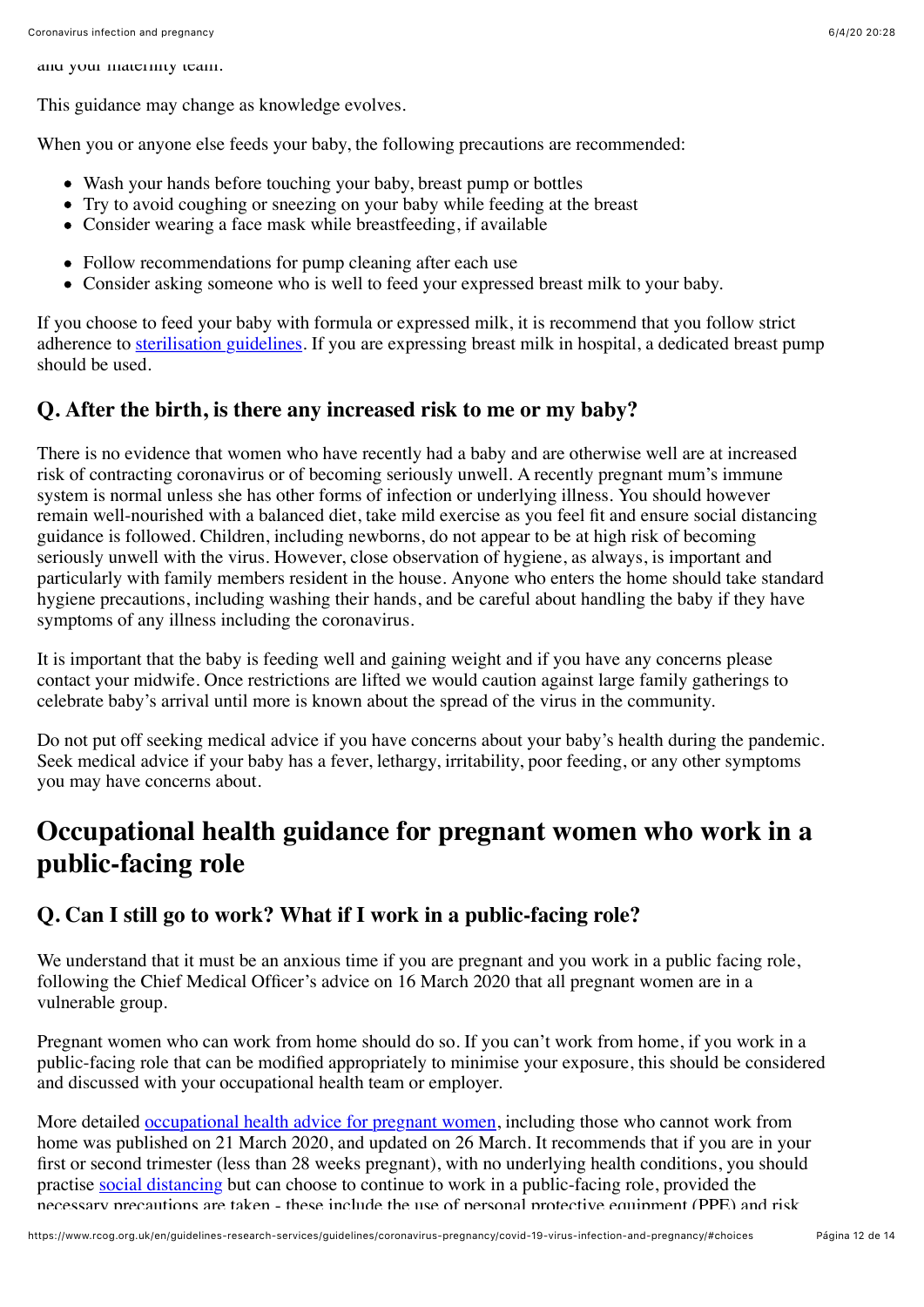necessary precautions are taken - these include the use of personal protective equipment (PPE) and risk assessment.

If you are in your third trimester (more than 28 weeks pregnant), or have an underlying health condition – such as heart or lung disease - you should work from home where possible, avoid contact with anyone with symptoms of coronavirus, and significantly reduce unnecessary social contact. Read the government guidance on [social distancing](https://www.gov.uk/government/publications/covid-19-guidance-on-social-distancing-and-for-vulnerable-people/guidance-on-social-distancing-for-everyone-in-the-uk-and-protecting-older-people-and-vulnerable-adults).

#### **Q. What is the advice if I am a healthcare worker and pregnant?**

The [guidance](https://www.rcog.org.uk/globalassets/documents/guidelines/2020-03-26-covid19-occupational-health.pdf) was updated on 26 March to emphasise that pregnant women of any gestation should be offered the choice of whether to work in direct patient-facing roles during the coronavirus pandemic. Your choices on whether you continue to work in direct patient-facing roles during the coronavirus pandemic should be respected and supported by your employers.

#### **Advice for pregnant healthcare workers before 28 weeks gestation**

If you are in your first or second trimester (less than 28 weeks pregnant), with no underlying health conditions, you should practise [social distancing](https://www.gov.uk/government/publications/covid-19-guidance-on-social-distancing-and-for-vulnerable-people/guidance-on-social-distancing-for-everyone-in-the-uk-and-protecting-older-people-and-vulnerable-adults) but can choose to continue to work in a patient-facing role. If you choose to continue working, it is strongly recommended the necessary precautions are taken. You should avoid, where possible, caring for patients with suspected or confirmed coronavirus infection. If this is not possible, you should use personal protective equipment (PPE) and ensure a thorough risk assessment is undertaken.

Some working environments, such as operating theatres, respiratory wards and intensive care/high dependency units, carry a higher risk for all pregnant women of exposure to the virus and all healthcare workers in these settings are recommended to use appropriate PPE.

#### **Advice for pregnant healthcare workers after 28 weeks gestation, or with an underlying health condition**

If you are in your third trimester (more than 28 weeks pregnant), or have an underlying health condition – such as heart or lung disease – we strongly recommend you avoid direct patient contact. It is better to work from home where possible, avoid contact with anyone with symptoms of coronavirus, and significantly reduce unnecessary [social contact.](https://www.gov.uk/government/publications/covid-19-guidance-on-social-distancing-and-for-vulnerable-people/guidance-on-social-distancing-for-everyone-in-the-uk-and-protecting-older-people-and-vulnerable-adults)

We encourage employers to seek opportunities for pregnant healthcare workers in their third trimester to work flexibly in a different capacity, to avoid roles where they are working directly with patients.

Whatever gestation of your pregnancy, you should discuss your individual circumstances with your local Occupational Health department.

The evidence base for this new virus is growing rapidly and, as and when new information emerges, the Government and professional bodies will update the guidance.

Maternity Action has published [FAQs around rights and benefits during pregnancy and maternity leave](https://maternityaction.org.uk/covidmaternityfaqs/) which you may find helpful: maternity action.org.uk/covidmaternity faqs/

Royal College of Obstetricians and Gynaecologists © 2020

Registered charity no. 213280

10 –18 Union Street London **SE1 1SZ**